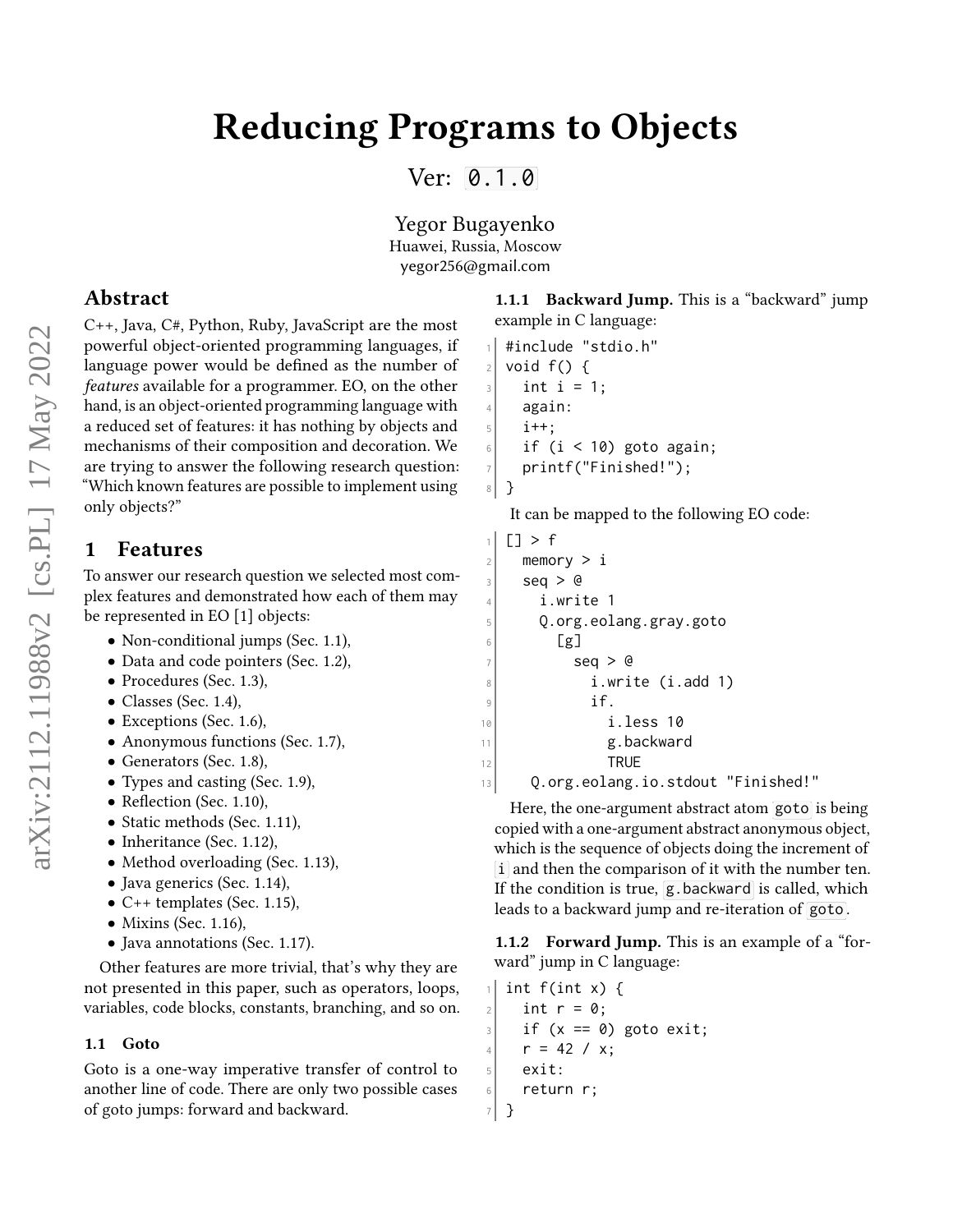It can be mapped to the following EO code:

```
[x] > f|2| memory > r
3 \vert seq > @
4 r.write 0
5 Q.org.eolang.gray.goto
6 [g]
7 seq > @
\frac{1}{8} if.
9 x.eq 0
10 g.forward
11 TRUE
12 r.write (42.div x)
13 r
```
Here, the same abstract atom goto is copied with an abstract one-argument object, which is a sequence of objects. When the condition is true, a forward jump is performed by g.forward atom.

Similar way, the atom goto may be used to simulate other conditional jump statements, like break , continue, or return in the middle of a function body (see Sec. [1.3\)](#page-3-0).

1.1.3 Complex Case. This is a more complex case of using goto in C:

```
1 #include "stdio.h"
_2 void f(int a, int b) {
3 goto start;
4 back:
5 printf("A");
6 start:
7 if (a > b) goto back;
\vert printf("B");
9 }
```
In order to translate this code to EO it has to be refactored as Fig. [1](#page-1-0) demonstrates. The function  $f()$  is copied twice and each copy has its own execution flow implemented.

```
_1 #include "stdio.h"
|2| void f(int a, int b) { f1(a, b); }
\vert void f1(int a, int b) {
4 if (a > b) f2(a, b);
5 printf("B");
6 }
7 void f2(int a, int b) {
\vert back:
\left| \circ \right| printf("A");
10 if (a > b) goto back;
```
<span id="page-1-0"></span>

Figure 1. The function f with a few goto statements inside is translated to two functions, reducing the complexity of the code at the cost of introducing duplication.

```
11 printf("B");
12 }
```
Then, the translation to EO is trivial, with the use of the goto object.

In more complex cases a program may first be restructured to replace goto statements with loops and branching, as suggested by Ceccato et al. [\[2\]](#page-10-1), Erosa and Hendren [\[3\]](#page-10-2), Pan and Dromey [\[4\]](#page-10-3), Williams and Chen [\[5\]](#page-10-4).

1.1.4 Multiple Returns. Some programming languages allow a function to exit at an arbitrary place, not only at the end, using return statements, for example:

```
void abs(int x) {
2 if (x > 0) {
3 return x;
4 }
5 return -1 \times x;
6 }
```
This can be mapped to the following EO code using goto object:

```
\lceil x \rceil > abs
|2| Q.org.eolang.gray.goto > @
3 [g]
4 \log 95 if.
6 x.greater 0
         g.forward x
8 TRUE
9 g.forward
10 -1.mul x
```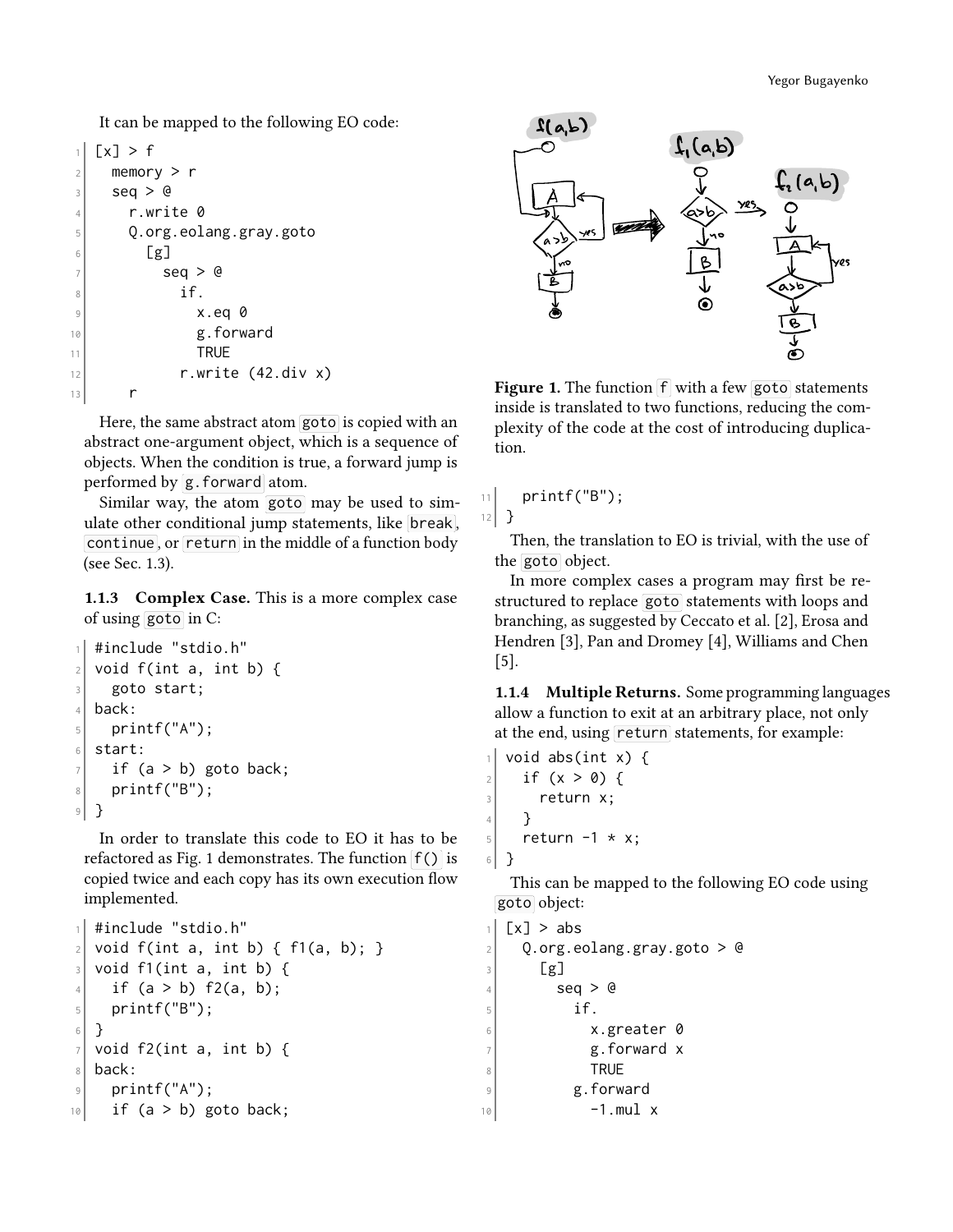The dataization of g.forward will exit the goto object wrapping the entire code in the "function" abs .

### <span id="page-2-0"></span>1.2 Pointers

A pointer is an object in many programming languages that stores a memory address. Pointers may point to data memory and to program memory.

1.2.1 Pointers to Data. This is an example of C code, where the pointer  $\overline{p}$  is first incremented by seven times sizeof(book) (which is equal to 108) and then dereferenced to become a struct book mapped to memory. Then, the title part of the struct is filled with a string and the price part is returned as a result of the function  $f$ :

```
1 #include "string.h"
2 struct book {
_3 char title[100];
4 long long price;
5 };
6 int f(struct book* p) {
7 struct book b = *(p + 7);
\vert s \vert strcpy(b.title, "Object Thinking");
9 return b.price;
10 }
```
This code can be mapped to the following EO code:

```
[ptr] > book|2| ptr.block > title
3 100
|4| [b] (b.as-string > @)
5 ptr.block > price
6 8
7 [b] (b.as-int > @)
\vert \theta \vert Q.org.eolang.gray.heap.pointer > p1
9 0x1A76EC09
10 108
11 [p] > f
12 seq > @
13 book (p.add 7) > b
14 b.title.write "Object Thinking"
15 b.price
```
Here, p1 is an object that can be used as an argument of  $\overline{f}$ . It is a copy of an abstract object heap.pointer, which expects two: 1) an absolute address in memory, and 2) the size of the memory block it points to, in bytes. Its attribute block expects two attributes: 1) the number of bytes in the heap, and 2) an abstract object that can encapsulate bytes which were just read from memory.

The object heap is an abstraction of a random access memory.

1.2.2 Pointers to Code. A pointer may not only refer to data in the heap, but also to executable code in memory (there is no difference between "program" and "data" memories both in x86 and ARM architectures). This is an example of C program, which calls a function referenced by a function pointer, providing two integer arguments to it:

```
int foo(int x, int y) {
2 return x + y;
3 }
4 int f() {
5 int (*p)(int, int);6 | p = 8foo;
    return (*p) (7, 42);
8 }
```
This code can be mapped to the following EO code:

```
[x \ y] > foo
|2| x.add y > @
3 \vert \vert \vert > \vert \vert|4| Q.org.eolang.gray.cage > p
5 seq > @
6 p.write
7 [x y]
|8| foo x y > @
9 p 7 42
```
Important to notice that the following code is not possible to represent in EO:

```
int f() \{|2| int (*p)(int);
|p = (int(*) (int)) 0x761AFE65;
4 return (*p) (42);
5 }
```
Here, the pointer refers to an arbitrary address in program memory, where some executable code is supposed to be located.

1.2.3 Variables in Stack. This C function, which returns seven (tested with GCC), assumes that variables are placed in stack sequentially and uses pointer dereferencing to access them:

```
1 int f() {
|2| long long a = 42;
3 long long b = 7;
4 return *(\& a - 1);5 }
```
This code can be mapped to the following EO code: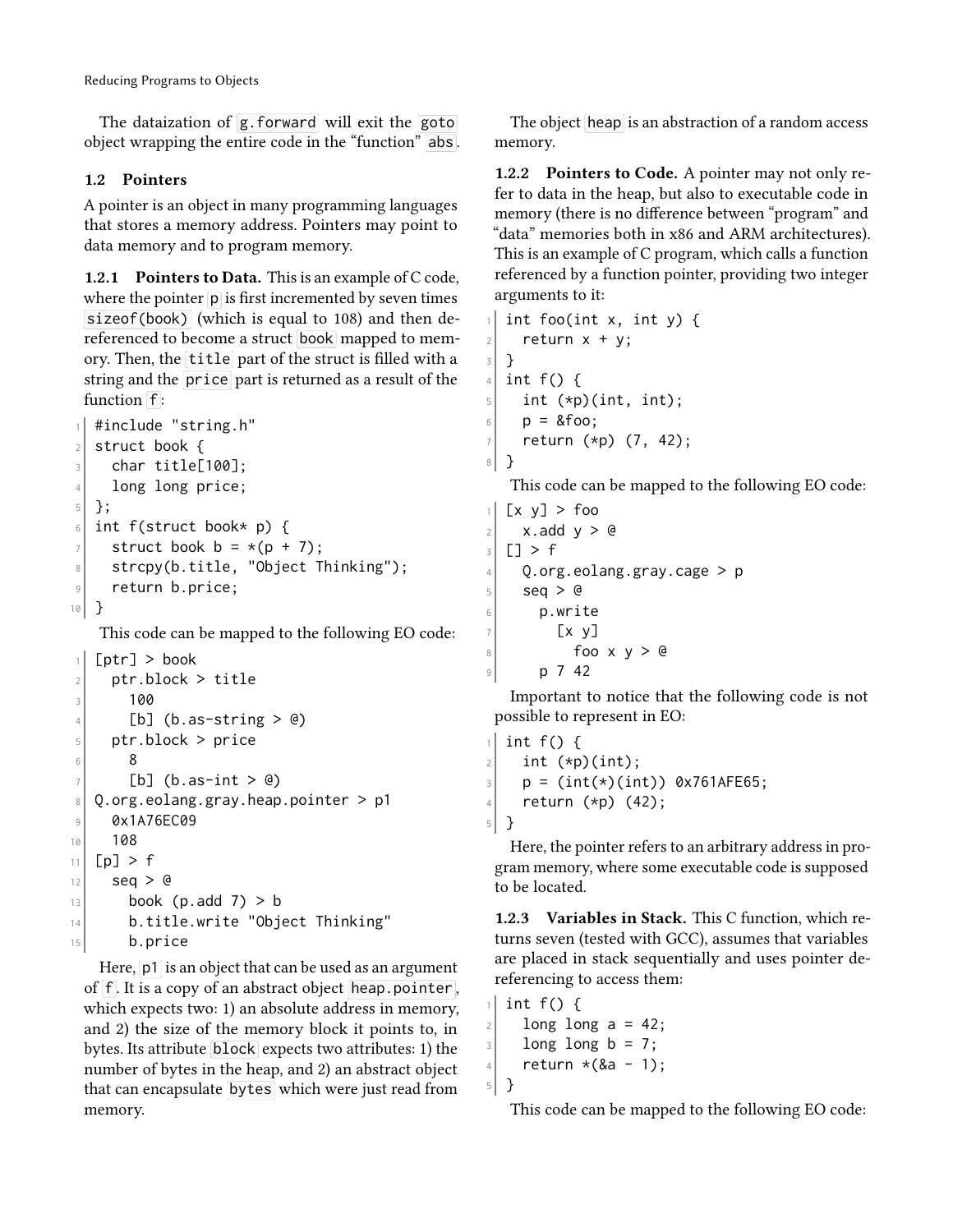```
1 [p] > long64
|2| p.block > @
3 8
|4| [b] (b.as-int > @)
5 [p] > f
6 \mid seq > @
7 Q.org.eolang.gray.heap.malloc 16 >↩→ stack
|8| long64 (stack.pointer 0 8) > b
9 b.write 7
10 long64 (stack.pointer 8 8) > a
11 a.write 42
12 long64 (a.p.sub 1) > ret!
13 h.free stack
14 ret
```
Here, the atom malloc allocates a segment of bytes in the heap. Later, the atom free releases it. The attribute ret is made constant in order to avoid its recalculation after it's "returned" (this mechanism is explained in Sec. [1.5](#page-3-2) where destructors are discussed).

## <span id="page-3-0"></span>1.3 Procedures

A subroutine is a sequence of program instructions that performs a specific task, packaged as a unit. In different programming languages, a subroutine may be called a routine, subprogram, function, method, or procedure. In this PHP example, a function max is defined:

```
function max($a, $b) {
|2| if ($a > $b) return $a;
3 return $b;
4 }
  It can be mapped to the following EO code:
1 [a b] > max
```

```
|_{2}| goto > @
3 [g]
4 \times 1 seq > @
5 if.
6 a.greater b
\vert z \vert g.forward a
8 TRUE
9 b
```
This example also demonstrates how goto object can be used to simulate the behavior of the return statement from within the body of a method.

## <span id="page-3-1"></span>1.4 Classes

A class is an extensible program-code-template for creating objects, providing initial values for state (member variables) and implementations of behavior (member

functions or methods). The following program contains a Ruby class with a single constructor, two methods, and one mutable member variable:

```
class Book
|2| def initialize(i)
_3 @id = id
4 puts "New book!"
5 end
6 def path
      7 "/tmp/${@id}.txt"
8 end
9 def move(i)
|_{10}| @id = i
11 end
12 end
```
3

It can be mapped to the following EO code, where a class becomes a factory of objects:

```
1 +import org.eolang.gray.cage
|2| +import org.eolang.txt.sprintf
4 [] > book
5 [i] > new
6 cage > id
7 seq > @
8 id.write i
\vert []
\lceil \cdot \rceil > path
11 sprintf > @
\frac{1}{2} "/tmp/%s.txt"
\begin{array}{ccc} \n 13 & \text{13} \n \end{array}_{14} [i] > move
15 id.write i > @
```
Here, the constructor is represented by the object new, which initializes the "gray" object cage with the incoming parameter  $\overline{i}$  and then makes a new anonymous object with two attributes path and move . The making an "instance" of a book would look like this:

```
book.new 42 > bb.move 7
3 b.path
```
### <span id="page-3-2"></span>1.5 Destructors

In C++ and some other languages, a destructor is a method that is called for a class object when that object passes out of scope or is explicitly deleted. The following code will print both Alive and Dead texts:

```
_1 #include <iostream>
```

```
2 class Foo {
```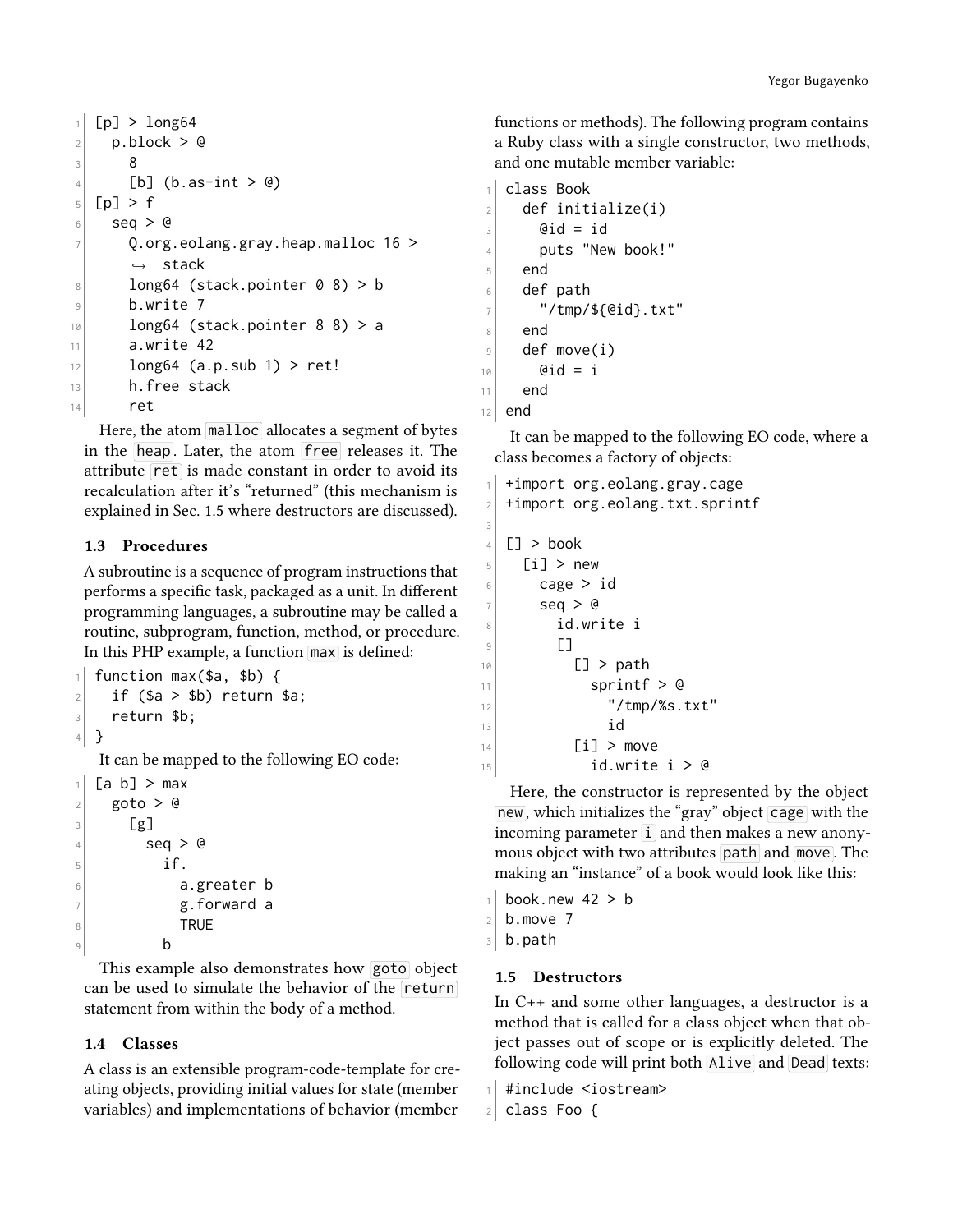```
3 public:
|4| Foo() { std::cout << "Alive"; }
\sim Foo() { std::cout << "Dead"; };
6 };
7 int main() {
|8| Foo f = Foo();
9 }
```
It may be translated to EO as such:

```
1 +import org.eolang.io.stdout
2
3 \vert \vert > Foo
4 [] > new
5 seq > @
6 stdout "Alive" > @
7 []
8 a [] > destructor
\vert stdout "Dead" > @
10 [] > main
11 seq > @
12 Foo.new > f
13 f.destructor
```
There is no garbage collection in EO, that's why a destructor must be explicitly "called" when an object passes out of scope or is deleted.

# <span id="page-4-0"></span>1.6 Exceptions

Exception handling is the process of responding to the occurrence of exceptions—anomalous or exceptional conditions requiring special processing—during the execution of a program provided. This C++ program utilizes exception handling to avoid segmentation fault due to null pointer de-referencing:

```
#include <iostream>
|2| class Book { public: int price(); };
_3 int price(Book* b) {
4 if (b == NULL) throw "NPE!";
|5| return (*b).price() * 1.1;
6 }
7 void print(Book* b) {
8 try {
|\cdot| std::cout << "The price: " << price(b);
10 } catch (char const* e) {
\vert std::cout << "Error: " << e;
12 }
13 }
```
This mechanism may be implemented in EO:

```
\lceil \cdot \rceil > Book
```

```
|2| [] > price /int
```

```
_3 [b throw] > price
4 if. > 05 b.eq 0
6 throw "error!"
7 (Book b).price.mul 1.1
|8| [b] > print
\lvert \varphi \rvert = 0.org.eolang.gray.try > @
10 \sigma \sigma11 seg > @
12 stdout "The price: "
\vert 13 stdout (price b t).as-string
\begin{bmatrix} 14 \end{bmatrix} [e]
15 seq > @
16 stdout "Error: "
17 stdout e
18 TRUE
```
Here, the object  $try$  expects three arguments: 1) an abstract object to be dataized, and 2) an abstract object to be copied with one argument, in case dataization fails, and 3) an object to be dataized anyway (similar to Java finaly block).

The object  $f$  expects two arguments instead of one, as in C++ example. The second argument is the object throw, which if copied and dataized, causes the termination of dataization and a non-conditional jump to the "catch" object of the  $\overline{\text{try}}$ . The mechanism is similar to "checked" exceptions in Java, where a method's signature must declare all types of exceptions the method may throw.

1.6.1 Many Exception Types. A Java method may throw a number of either checked or unchecked exceptions, for example:

```
1 void f(int x) throws IOException {
2 if (x == 0) {
3 throw new IOException();
4 }
5 throw new RuntimeException();
6 }
```
This would be represented in EO as such:

```
[x io-throw rt-throw] > f
|2| seq > @
3 if.
4 \times.eq 0
5 io-throw
6 TRUE
7 rt-throw
```
To catch both exceptions the object  $f$  would be used like this: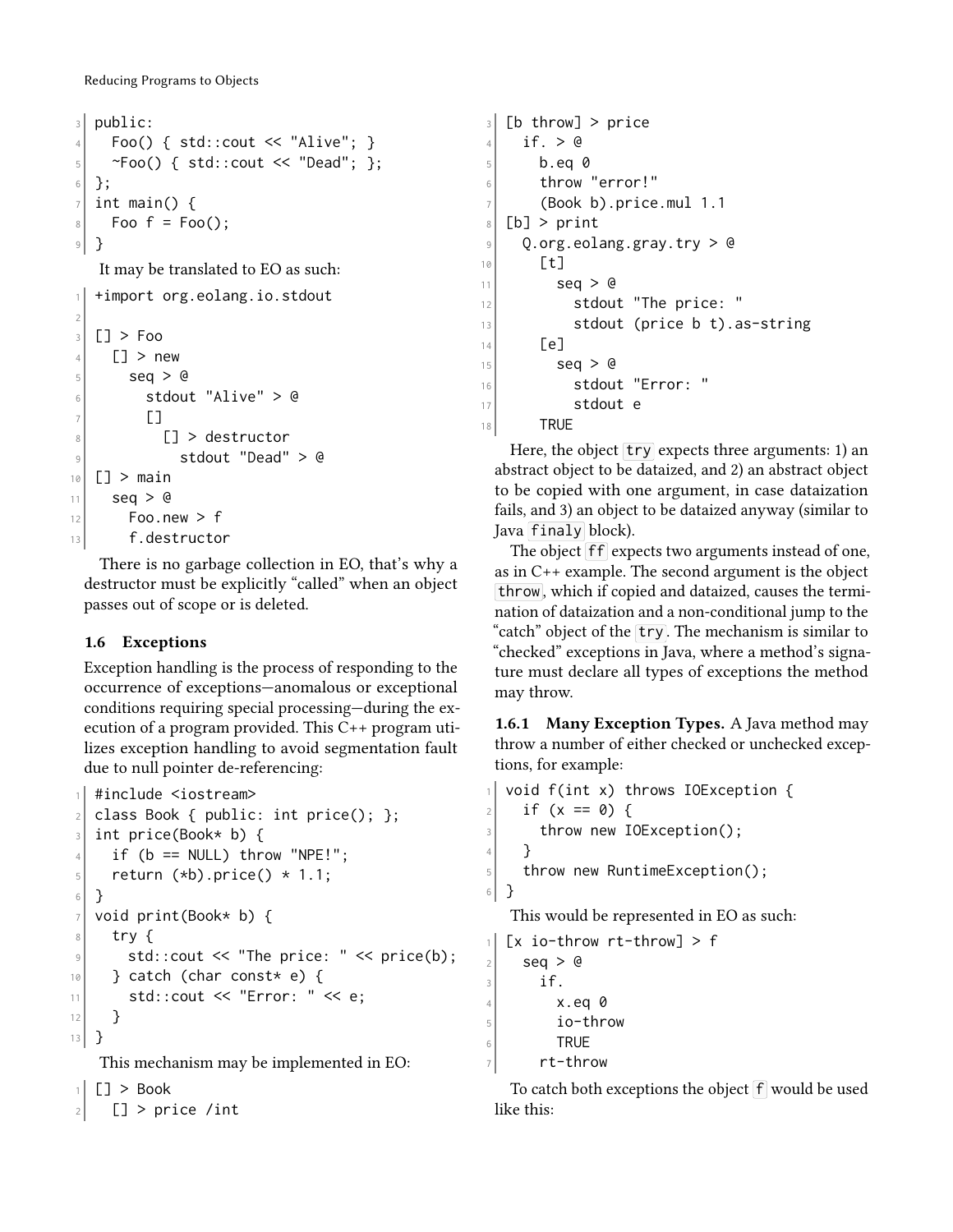```
1 try
2 [rt-throw]
3 try > @
4 [io-throw]
5 f 5 io-throw rt-throw > @
6 [ [ [ ] [ ]7 stdout e1.message > @
8 TRUE
9 [e2]
10 stdout e2.message > @
11 TRUE
```
## <span id="page-5-0"></span>1.7 Anonymous Functions

Anonymous functions that can be passed into methods as arguments. For example, in this Ruby code a "block" (a name Ruby uses for anonymous functions) is passed:

```
def scan(lines)
_2 lines.each do t
3 if t.starts_with? '#' yield t
4 end
5 end
6 scan(array) { x puts x }
   This mechanism may be implemented in EO:
   +import org.eolang.io.stdout
2
_3 [lines b] > scan
_4 lines.each > @
5 \sqrt{t}\begin{array}{cc} \circ & \circ \\ \circ & \circ \end{array} if. > @
\vert \tau \vert t.starts '#'
\vert b t
9 TRUE
10 scan
11 array
12 [x]
```

```
13 stdout x > 0
```
Here, the anonymous function passed to the object scan as an argument  $\overline{b}$ . The "call" of this function is the dataization of its copy, performed by the  $if$  atom.

### <span id="page-5-1"></span>1.8 Generators

A generator is a routine that can be used to control the iteration behaviour of a loop. For example, this PHP program will print first ten Fibonacci numbers:

```
function fibonacci(int $limit): generator {
|2| yield $a = $b = $i = 1;
_3 while (++$i < $limit) {
4 $b = $a + $b;5 yield $b - $a;
```

```
6 \mid \$a = $b;
7 }
8 }
9 foreach (fibonacci(10) as $n) {
|10| echo "$n\n";
11 }
   This mechanism may be implemented in EO:
1 +import org.eolang.io.stdout
|2| +import org.eolang.txt.sprintf
3
4 [limit f] > fibonacci
5 memory > a
6 memory > b7 memory > i
|8| seq > @
9 a.write 1
10 b.write 1
11 f 1
12 while.
|13| seq (i.write (i.add 1)) (i.less limit)
14 \boxed{\text{idx}}15 seq > @
16 b.write a.add b
17 f (b.sub a)
\begin{array}{ccc} \text{18} & \text{a} \text{.} \text{write} & \text{b} \end{array}19 fibonacci
20 | 10_{21} [n]
|22| stdout > @
23 sprintf "%d\n" n
```
Here, the generator is turned into an object fibonacci with an extra parameter  $\mathsf{F}$ , which is specified with an abstract object argument, which prints what's given as  $n$ .

## <span id="page-5-2"></span>1.9 Types and Type Casting

A type system is a logical system comprising a set of rules that assigns a property called a type to the various constructs of a computer program, such as variables, expressions, functions or modules. The main purpose of a type system is to reduce possibilities for bugs in computer programs by defining interfaces between different parts of a computer program, and then checking that the parts have been connected in a consistent way. In this example, a Java method add expects an argument of type Book and compilation would fail if another type is provided:

```
1 class Cart {
|2| private int total;
```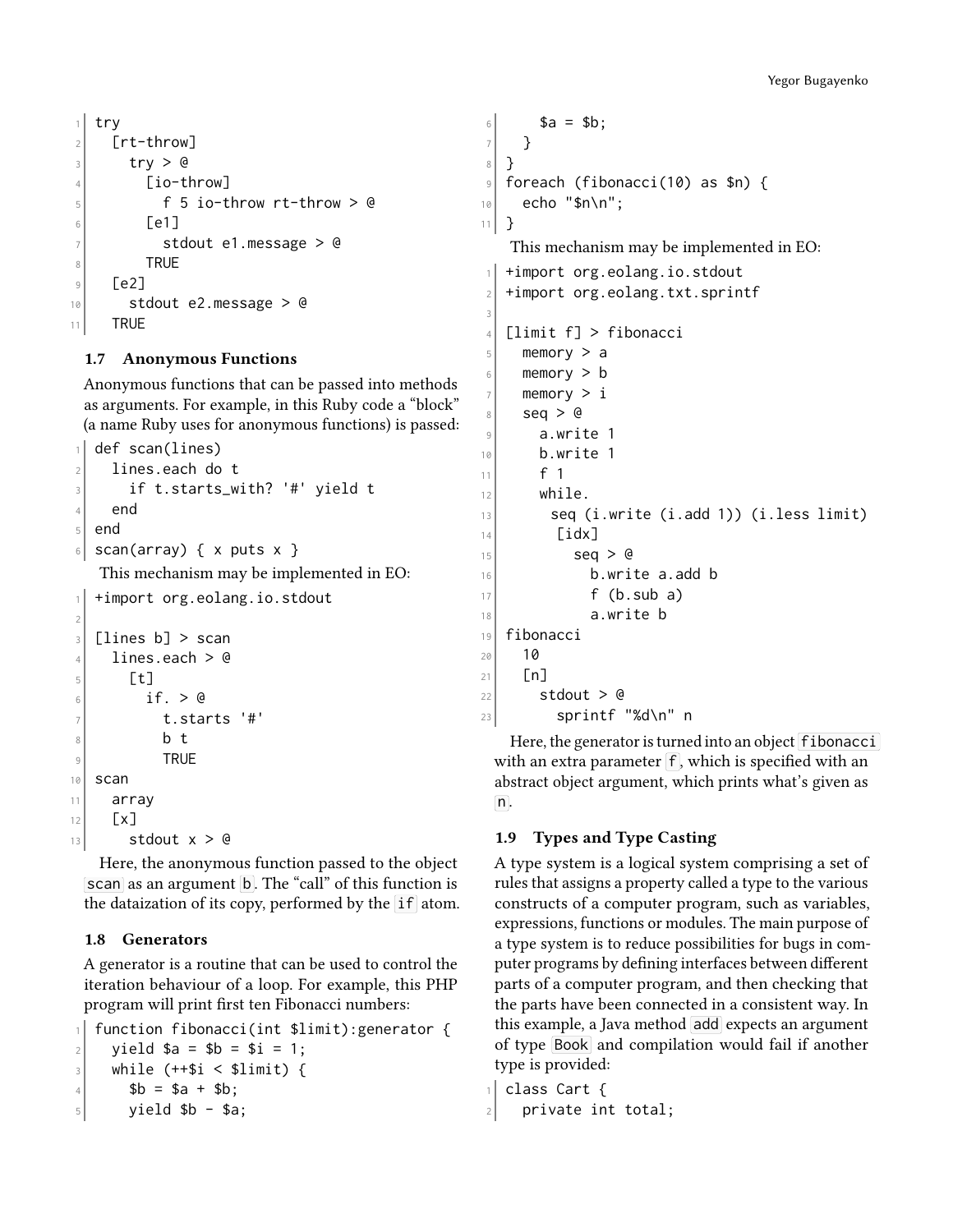```
3 void add(Book b) {
4 this.total += b.price();
5 }
6 }
```
The restrictions enforced by Java type system through types Cart and Book may be represented in EO by means of decorators, for example:

```
[] > original-cart
|2| memory > total
_3 [b] > add
|4| total.write (total.add b.price)
_5 [ \Box > Cart
6 original-cart > @
7 [b] > add
| if
9 b.&.subtype-of "Book"
\begin{array}{ccc} \n\begin{array}{ccc} \n\begin{array}{ccc} \n\end{array} & \n\end{array} 0. add b
11 []
12 msg > "Type mismatch, Book expected"
```
Here, it is expected that the parameter  $\overline{b}$  is defined in a "class," which has subtype-of attribute, which may also be provided by a decorator (a simplified example):

 $1$  [] > original-book  $|2|$  memory > price  $_3$ |  $\Box$  > Book <sup>4</sup> original-book > @  $5$  [t] > subtype-of  $6$  t.eq "Book" > @  $7$  [] > price  $|8|$  @.price > @

This decoration may be simplified through a "fluent" supplementary object:

```
+import org.eolang.gray.type
2
_3 type "Cart" > cart-type
4 .super-types "Object" "Printable"
5 .method "add" "Book"
6 cart-type original-cart > cart
```
Here, the type object implements all necessary restrictions Java type system may provide for the type Cart and its methods.

Type casting, which is a mechanism of changing an expression from one data type to another, may also be implemented through same decorators.

## <span id="page-6-0"></span>1.10 Reflection

Reflection is the ability of a process to examine, introspect, and modify its own structure and behavior. In

the following Python example the method hello of an instance of class Foo is not called directly on the object, but is first retrieved through reflection functions globals and getattr , and then executed:

def Foo():  $|2|$  def hello(self, name): <sup>3</sup> print("Hello, %s!" % name)  $_4$  obj = globals()["Foo"]() <sup>5</sup> getattr(obj, "hello")("Jeff")

It may be implemented in EO just by encapsulating additional meta information in classes explained in Sec. [1.4.](#page-3-1)

1.10.1 Monkey Patching. Monkey patching is making changes to a module or a class while the program is running. This JavaScript program adds a new method print to the object **b** after the object has already been instantiated:

```
1 function Book(t) { this.title = t; }
|2| var b = new Book("Object Thinking");
\vert b.print = function() {
|4| console.log(this.title);
5 \mid \}6 \mid b.print();
```
This program may be translated to EO, assuming that b is being held by an attribute of a larger object, for example app :

```
1 [] > app
|2| Q.org.eolang.gray.cage > b
3 b' > copy
    seq > @5 b.write
6 \Box > Book
7 [t] > new
8 memory > title
\vert seq > @
10 title.write t
\begin{bmatrix} 11 \end{bmatrix} []
12 copy.
13 b.write
\begin{bmatrix} 14 \end{bmatrix} [] > Book
15 [t] > new
16 seq > @
\begin{bmatrix} 17 \end{bmatrix} \begin{bmatrix} 1 \end{bmatrix}18 copy > @
19 [] > print
20 stdout (^.title)
_{21} b.print
```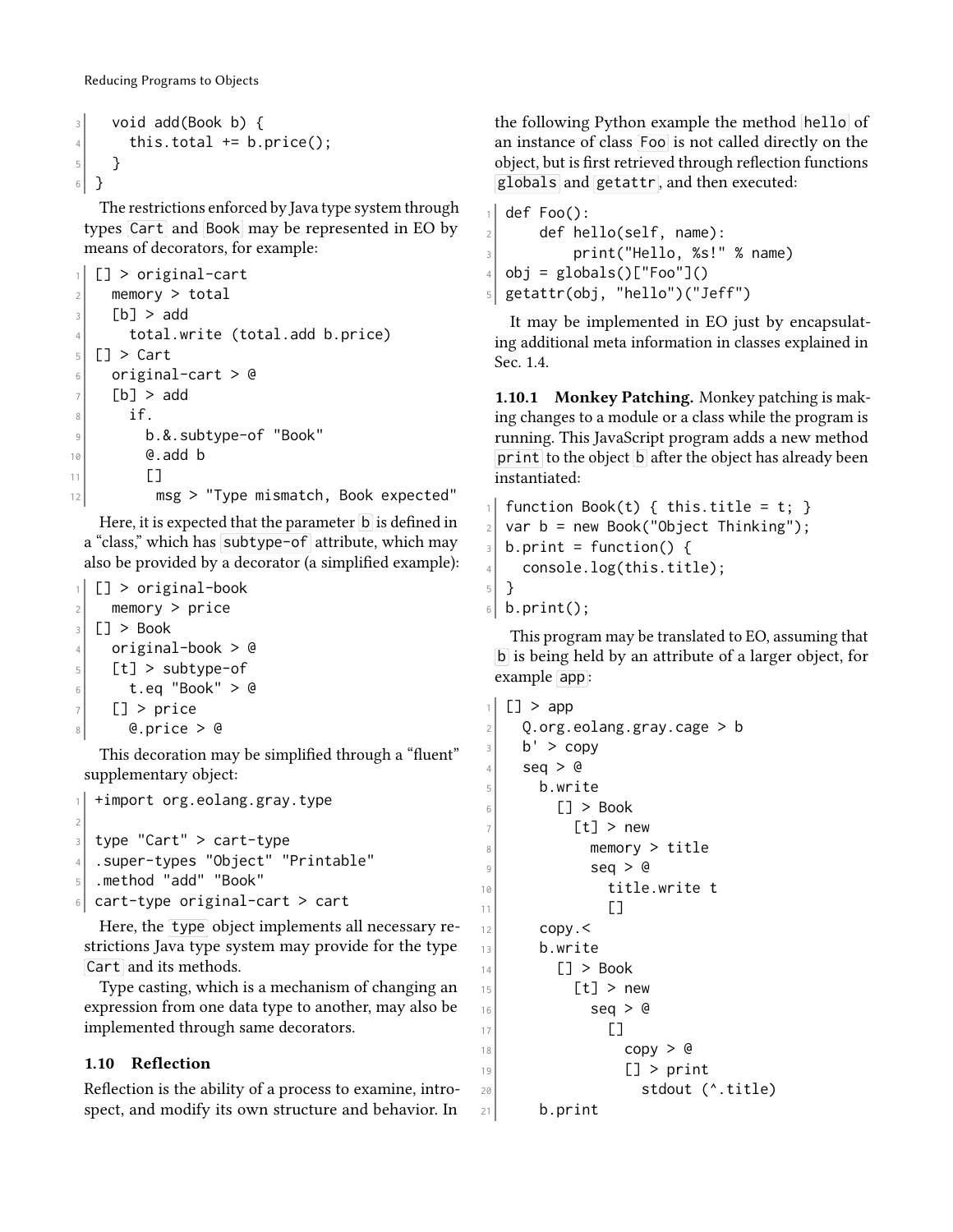Here, the modification to the object Book is happening through making a copy of it, creating a decorator, and then storing it to where the original object was located.

#### <span id="page-7-0"></span>1.11 Static Methods

A static method (or static function) is a method defined as a member of an object but is accessible directly from an API object's constructor, rather than from an object instance created via the constructor. For example, this C# class consists of a single static method:

```
class Utils {
|2| public static int max(int a, int b) {
3 if (a > b) return a;
4 return b;
5 }
6 \, | \, }
```
It may be converted to the following EO code, since a static method is nothing else but a "global" function:

```
[a b] > Utils-max
2 if > 03 a.greater b
4 a
5 b
```
### <span id="page-7-1"></span>1.12 Inheritance

Inheritance is the mechanism of basing a class upon another class retaining similar implementation. In this Java code class Book inherits all methods and nonprivate attributes from class Item:

```
1 class Item {
|2| private int p;
3 int price() { return p; }
4 }
5 class Book extends Item {
6 int tax() { return price() * 0.1; }
7 }
```
It may be represented in EO like this:

```
[] > item
|2| memory > p
_3 [] > price
4 \vert \qquad p > 05 \vert \vert > book
6 item > i
7 [] > tax
| \t i.price.mul 0.1 > 0
```
Here, composition is used instead of inheritance.

1.12.1 Prototype-Based Inheritance. Prototype-based programming uses generalized objects, which can then be cloned and extended. For example, this JavaScript program defines two objects, where Item is the parent object and Book is the child that inherits the parent through its prototype:

```
1 function Item(p) { this.price = p; }
2 function Book(p) {
3 Item.call(this, p);
4 this.tax = function () {
|5| return this.price * 0.1;
6 }
7 }
  var t = new Book(42).tax();
\lvert \cdot \rvert console.log(t); // prints "4.2"
```
This mechanism of prototype-based inheritance may be translated to the following EO code, using the mechanism of decoration:

```
[] > Item
|2| [p] > new
3 memory > price
4 \times 10^4 seq > @
5 price.write p
\begin{bmatrix} 6 \end{bmatrix} []
7 [] > Book
|s| [p] > new
9 []
10 Item p > 011 [] > tax
_{12} mul. > @
\frac{13}{2} \sim \frac{1}{2} \sim \frac{1}{2} \sim \frac{1}{2}14 0.1
15 stdout
16 as-string.
17 tax.
18 Book.new 42
```
1.12.2 Multiple Inheritance. Multiple inheritance is a feature of some object-oriented computer programming languages in which an object or class can inherit features from more than one parent object or parent class. In this C++ example, the class Jack has both bark and listen methods, inherited from Dog and Friend respectively:

```
_1 #include <iostream>
2 class Dog {
\vert virtual void bark() {
|4| std::cout << "Bark!";
5 }
```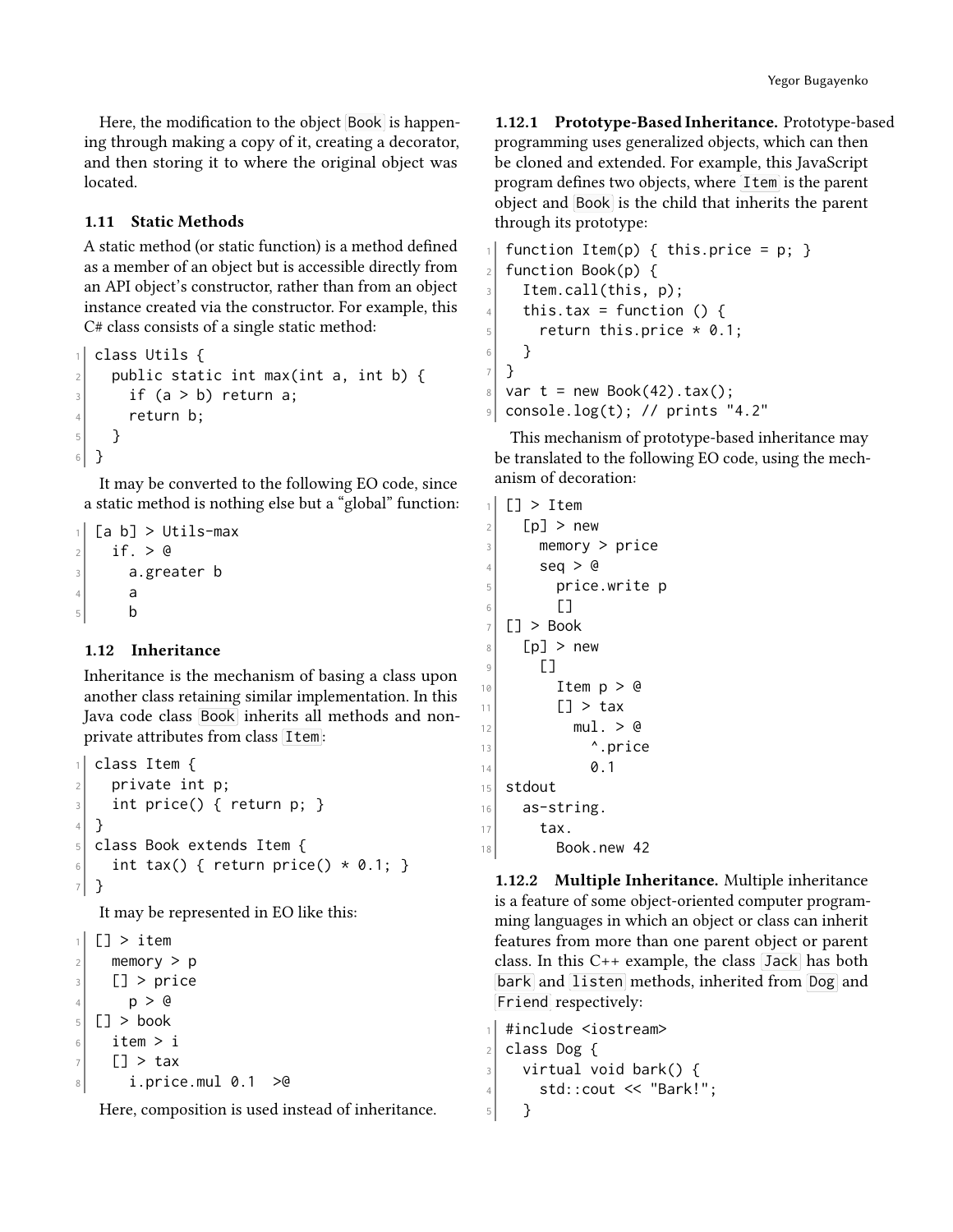```
6 };
7 class Friend {
\vert virtual void listen();
9 };
10 class Jack: Dog, Friend {
11 void listen() override {
12 Dog::bark();
\begin{array}{c} \text{13} \\ \text{13} \end{array} std::cout << "Listen!";
14 }
```

```
15 };
```
It may be represented in EO like this:

```
1 +import org.eolang.io.stdout
2
3 [] > dog
4 \sqrt{1} > bark
|5| stdout "Bark!" > @
6 [] > jack
7 dog > d
8 friend > f
9 [] > listen
10 seq > @
11 d.bark
12 stdout "listen!"
```
Here, inherited methods are explicitly listen as attributes in the object jack . This is very close to what would happen in the virtual table of a class Jack in C++. The EO object jack just makes it explicit.

## <span id="page-8-0"></span>1.13 Method Overloading

Method overloading is the ability to create multiple functions of the same name with different implementations. Calls to an overloaded function will run a specific implementation of that function appropriate to the context of the call, allowing one function call to perform different tasks depending on context. In this Kotlin program two functions are defined with the same name, while only one of them is called with an integer argument:

```
fun foo(a: Int) \{\}\lceil 2 \rceil fun foo(a: Double) {}
3 foo(42)
   It may be represented in EO like this:
```

```
[args...] > foo|2| (args.get 0) > a0
3 if.
|4| a0.&.subtype-of "Int"
5 first-foo a0
```

```
6 second-foo a0
7 foo 42
```
This code expects arguments of foo to be equipped with the type system suggested in Sec. [1.9.](#page-5-2) The attribute subtype-of will help dispatching the call to the right objects.

## <span id="page-8-1"></span>1.14 Java Generics

Generics extend Java's type system to allow a type or method to operate on objects of various types while providing compile-time type safety. For example, this Java class expects another class to be specified as T before usage:

```
1 class Cart<T extends Item> {
|2| private int total;
\vert void add(T i) {
|4| total += i.price();
5 }
6 }
```
It may be represented in EO like this:

```
[] > cart
|2| memory > total
_3 [i] > add
|4| total.write > @
5 total.add i.price
```
As the example demonstrates, the presence of generics in class declaration may be ignored, since EO is a language without types and type checking.

# <span id="page-8-2"></span>1.15 C++ Templates

Templates are a feature of the C++ programming language that allows functions and classes to operate with generic types, allowing a function or class to work on many different data types without being rewritten for each one.

```
template<typename T > T max(T a, T b) {
|2| return a > b ? a : b;
3 }
4 int x = max(7, 42);
```
It may be represented in EO like this:

```
[a \ b] > max2 if. > @
3 a.greater
4 a
5 b
6 max 7 42 > x
```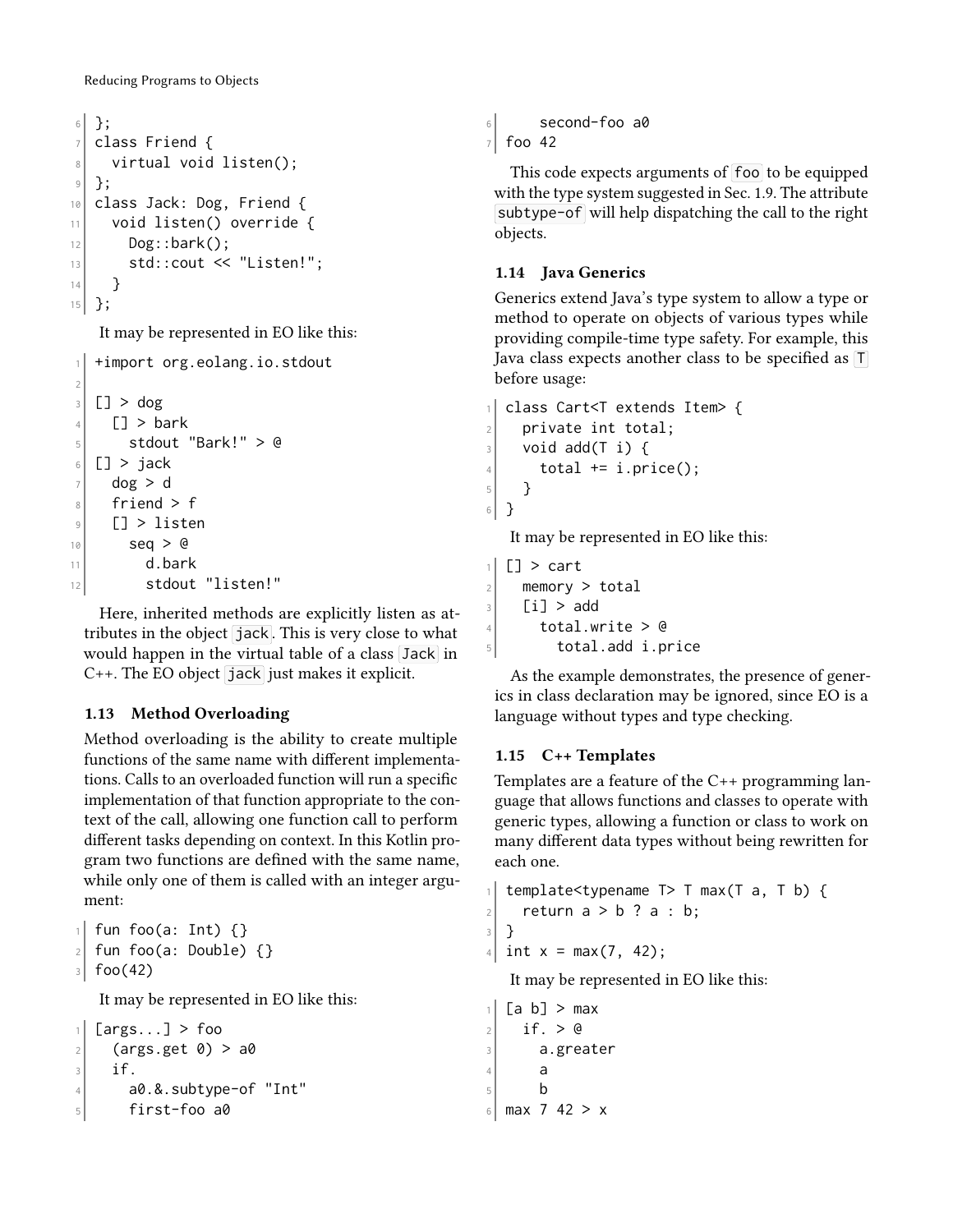As the example demonstrates, the presence of templates may be ignored, since EO is a language without types and type checking.

#### <span id="page-9-0"></span>1.16 Mixins

A mixin is a class that contains methods for use by other classes without having to be the parent class of those other classes. The following code demonstrates how Ruby module is included into a class:

```
module Timing
2 def recent?
_3 @time - Time.now < 24 \star 60 \star 60
4 end
5 end
6 def News
7 include Timing
8 def initialize(t)
|9| @time = t
10 end
11 end
12 \mid n = News.new(Time.now)
13 n.recent?
```
This code may be represented in EO by just copying the method recent? to the object News as if it was defined there.

#### <span id="page-9-1"></span>1.17 Annotations

In Java, an annotation is a form of syntactic metadata that can be added to source code; classes, methods, variables, parameters and Java packages may be annotated. Later, annotations may be retrieved through Reflection API. For example, this program analyzes the annotation attached to the class of the provided object and changes the behavior depending on one of its attributes:

```
interface Item {}
|2| @Ship(true) class Book { /*..*/ }
_3 @Ship(false) class Song { /*..*/ }
4 class Cart {
5 void add(Item i) {
6 /* add the item to the cart */
7 if (i.getClass()
8 .getAnnotation(Ship.class)
\lvert \cdot \rvert . value()) {
10 /* mark the cart as shippable */
11 }
12 }
13 }
```
The code may be represented in EO using classes suggested in Sec. [1.4:](#page-3-1)

```
1 [] > Book
 |2| Ship true > a1
 _3 [] > new
 4 [] > 05 [] > Song
 6 Ship false > a1
 7 [] > new
 |_8 [] > @
 9 [] > Cart
_{10} [i] > add
11 seq > @
12 \frac{1}{2} \frac{1}{2} \frac{1}{2} \frac{1}{2} \frac{1}{2} \frac{1}{2} \frac{1}{2} \frac{1}{2} \frac{1}{2} \frac{1}{2} \frac{1}{2} \frac{1}{2} \frac{1}{2} \frac{1}{2} \frac{1}{2} \frac{1}{2} \frac{1}{2} \frac{1}{2} \frac{1}{2} \frac{1}{2} \frac{1}{2} \frac{1}{13 if.
14 i.&.a1.value
15 \frac{1}{15} \frac{1}{2} \frac{1}{2} Mark the cart shippable"
16 TRUE
```
Annotations become attributes of objects, which represent classes in EO, as explained in Sec. [1.4:](#page-3-1) Book.a1 and Song.a1 .

# 2 Traceability

Certain amount of semantic information may be lost during the translation from a more powerful programming language to EO objects, such as, for example, namings, line numbers, comments, etc. Moreover, it may be useful to have an ability to trace EO objects back to original language constructs, which they were motivated by. For example, a simple C function:

```
1 int f(int x) {
|z| return 42 / x;
3 }
```
It may be mapped to the following EO object:

 $[x] > f$  $_2$  [] > @  $_3$   $"src/main.c:1-1" > source$ 4 42.div  $x > 0$  $5$  "src/main.c:0-2" > source

Here, synthetic source attribute represents the location in the source code file with the original C code. It's important to make sure during translation that the name source doesn't conflict with a possibly similar name in the object.

# 3 Conclusion

We demonstrated how some language features often present in high-level object-oriented languages, such as Java or C++, may be expressed using objects. We used EO as a destination programming language because of